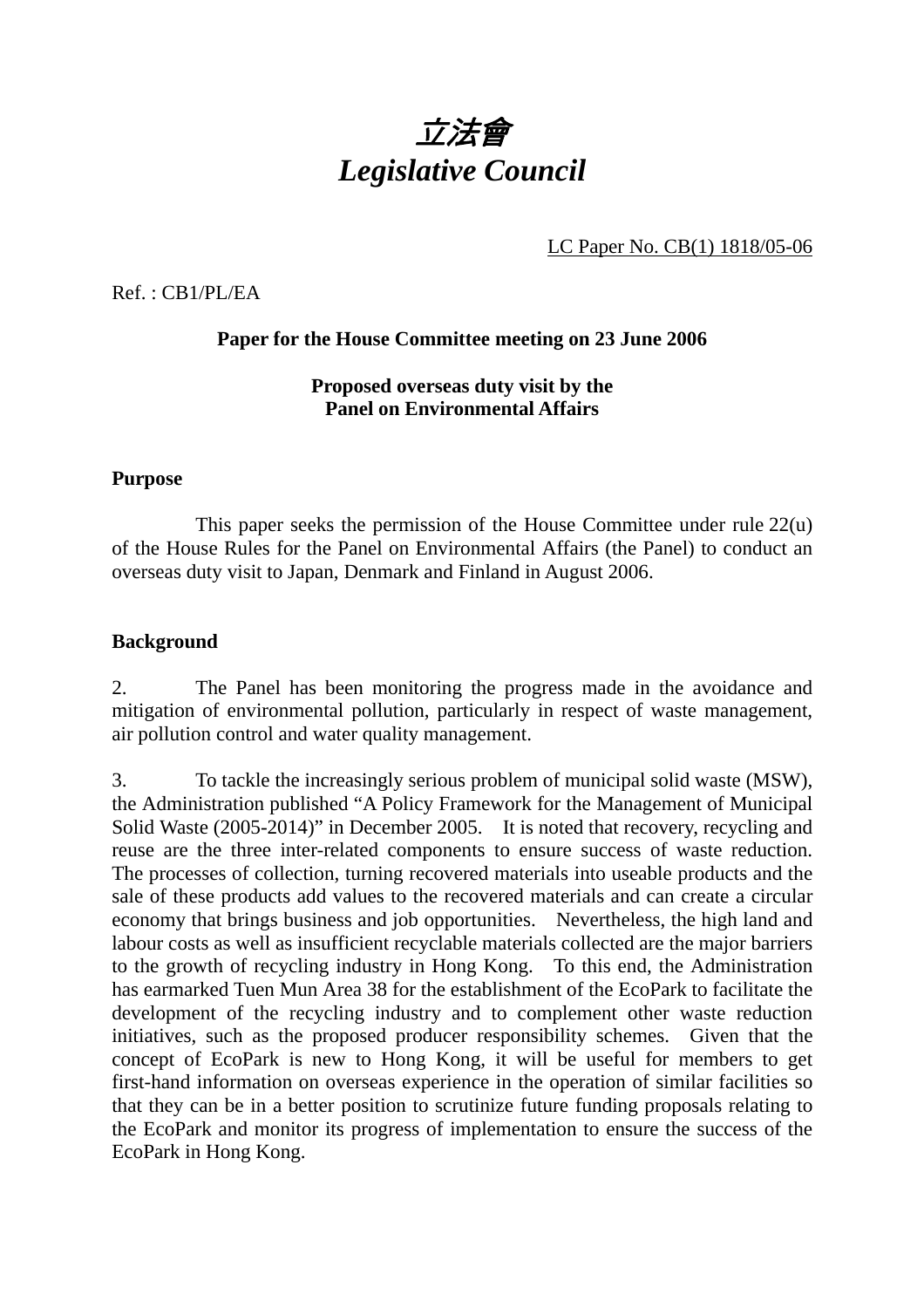4. The deteriorating air quality in Hong Kong has all along been a major public concern. As power plants make up the largest emission source within Hong Kong, there is a need to reduce emission from power plants so as to improve air quality and safeguard public health. In its Consultation Paper on Future Development of the Electricity Market in Hong Kong – Stage II Consultation published in December 2005, the Administration proposes a package of measures to reduce the emission of power plants, including the development of renewable energy (RE) in Hong Kong. According to the "Study on the Potential Application of RE in Hong Kong", solar power, wind power, building integrated fuel cell and energy from waste are considered potentially feasible for wide-scale application in Hong Kong. However, there are institutional, economic and land constraints to be resolved before solar and wind energy systems could be employed on a large scale in Hong Kong. As the use of fossil fuels is considered not sustainable in the long run, the development of RE is necessary to reduce the reliance on fossil fuels. Given that the Administration has commissioned two pilot schemes on the use of wind energy, a visit to overseas countries with successful application of RE in large scale will facilitate members' understanding on the use of RE with a view to monitoring the formulation and implementation of policy on RE in Hong Kong.

5. The lack of a policy on total water management in Hong Kong has all along been the concern of the Panel. As it may not be sustainable in the long run for Hong Kong to rely on Dongjiang as its sole water supply, the Administration has been repeatedly urged to adopt a holistic approach in conserving and recycling the scarce clean water sources. Given that a number of pilot projects on desalination and secondary sewage treatment etc are underway in Hong Kong, overseas experience in the application of total water management will equip members with the knowledge to monitor the formulation and implementation of the relevant policy in Hong Kong.

# **Details of the proposed overseas duty visit**

# Objective of the proposed duty visit

6. The purpose of the proposed duty visit is for members to get first-hand information on the latest development in the recycling and disposal of MSW, application of RE in wider scale, measures to improve air quality and water management in overseas countries so that they could be in a better position to advise and monitor the Government in implementing related policies and projects in future.

# Proposed timing and places to be visited

7. At the special meeting held on 13 June 2006, the Panel agreed that the proposed duty visit would take place in August 2006. Members also agreed that the delegation would visit Japan, Denmark and Finland. Japan is chosen because it is famous for its eco-towns and advanced technology for waste disposal. The active measures it has taken to improve air quality and reduce global warming also are of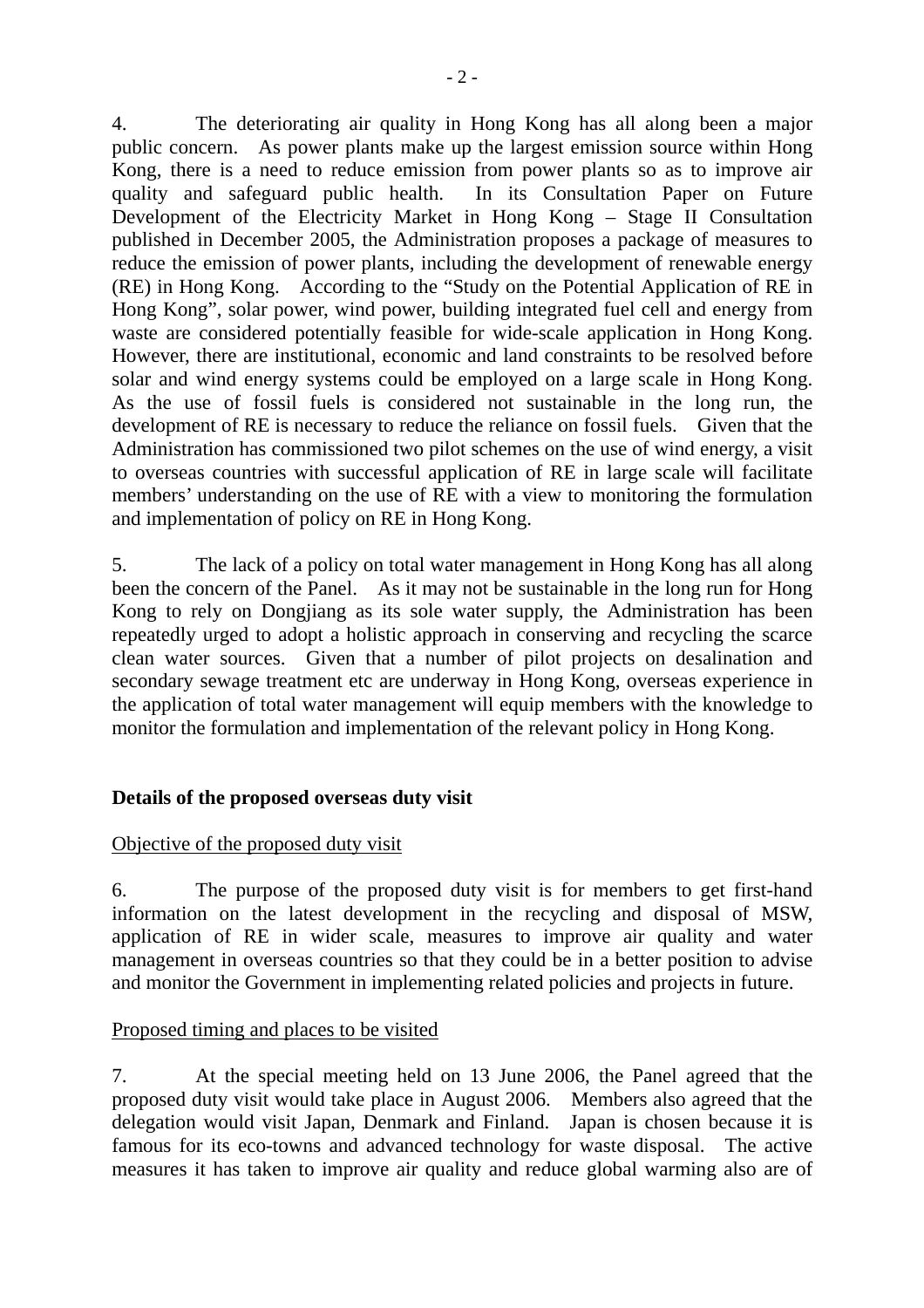interest to members. Denmark on the other hand is the forerunner in the application of wind power and other forms of RE while Finland tops the world in its water management.

8. A preliminary itinerary for the proposed duty visit is given in **Appendix I**. The detailed programme for the visit will be drawn up in consultation with the host organizations in due course.

# Funding arrangement

9. As approved by The Legislative Council Commission, each Member (except the President) is provided with an overseas duty visit account of HK\$55,000 for the purpose of duty visits outside Hong Kong organized by committees, other than the Parliamentary Liaison Subcommittee, of the Council during the 2004-08 term. Any expenditure incurred in one term in excess of HK\$55,000 has to be paid by the Member personally. However, if by the end of a term, there are unused balances in Members' overseas duty visit accounts, the funds available will be used to pay those Members who have expended more than their allocation, in proportion to their excess qualifying expenditure.

10. A breakdown of the estimated expenditure of the proposed visit is in **Appendix II**.

# Membership of delegation

11. The Panel has agreed that the proposed visit will also be open to non-Panel Members. A list of Members who have indicated interest in participating in the proposed overseas duty visit is in **Appendix III**.

# **Advice sought**

12. The House Committee's permission is sought for the Panel to conduct the overseas duty visit as proposed.

Council Business Division 1 Legislative Council Secretariat 22 June 2006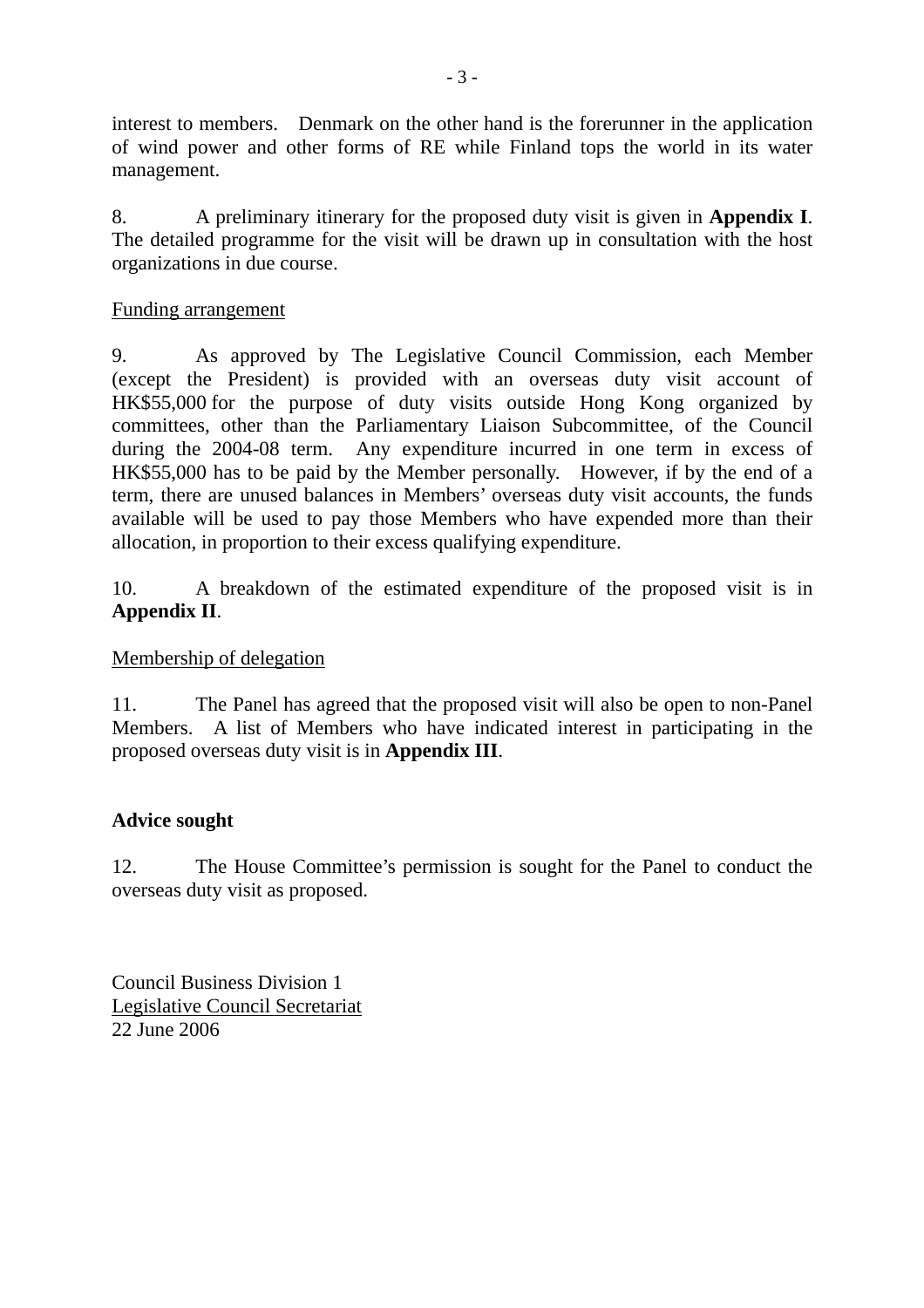#### **Panel on Environmental Affairs**

#### **Overseas duty visit Preliminary itinerary for a 11-day programme to Japan, Denmark and Finland (Assuming date of departure is 22 August 2006)**

### **(as at 22 June 2006)**

## **Routing: Hong Kong** ! **Tokyo** ! **Sapporo** ! **Tokyo** !**Copenhagen** ! **Helsinki** !**Copenhagen**! **Tokyo** !**Hong Kong**

| Date       | <b>Tue</b>  | Wed               | Thu                  | Fri            | <b>Sat</b>  | Sun           | Mon               | <b>Tue</b>      | <b>Wed</b>      | Thu             |
|------------|-------------|-------------------|----------------------|----------------|-------------|---------------|-------------------|-----------------|-----------------|-----------------|
|            | (22/8/2006) | (23/8/2006)       | (24/8/2006)          | (25/8/2006)    | (26/8/2006) | (27/8/2006)   | (28/8/2006)       | (29/8/2006)     | (30/8/2006)     | (31/8/2006)     |
|            |             |                   |                      |                |             |               |                   |                 |                 |                 |
| Tentative  | Depart for  | <b>Tokyo</b>      | <b>Tokyo</b>         | <b>Sapporo</b> |             | Depart<br>for | Copenhagen        | Copenhagen      | Helsinki        | <b>Helsinki</b> |
| activities | Tokyo       |                   |                      |                |             | Copenhagen    |                   |                 |                 |                 |
|            |             | with  <br>Meeting | Site<br>visits<br>to | Visit Sapporo  |             | via Tokyo     | Meeting<br>with   | Visit<br>wind   | Meeting with    | Visit           |
|            |             | Tokyo             | observe<br>the       | Recycling      |             |               | the<br>relevant   | farms<br>and    | the relevant    | treatment       |
|            |             | Metropolitan      | implementation       | Complex,       |             |               | authorities and   | solar<br>energy | authorities     | for<br>plants   |
|            |             | Government        | of<br>measures.      | focusing on    |             |               | organizations     | facilities      | and             | both potable    |
|            |             | representatives   | including            | the recycling  |             |               | exchange<br>to    |                 | organizations   | water<br>and    |
|            |             | exchange<br>to    | of<br>separation     | of used tires  |             |               | the<br>views on   |                 | to exchange     | sewage          |
|            |             | the<br>views on   | MSW at source,       | and            |             |               | implementation    |                 | views on the    |                 |
|            |             | measures<br>to    | green rooftop and    | polyethylene   |             |               | and usage of      |                 | implementati    |                 |
|            |             | tackle<br>air     | control of indoor    | terephthalate  |             |               | renewable         |                 | of<br>the<br>on | for<br>Depart   |
|            |             | pollution,        | room temperature     | (PET) bottles  |             |               | energy as well    |                 | policy<br>on    | Kong<br>Hong    |
|            |             | global            | etc.                 | from source    |             |               | as the<br>vision  |                 | total<br>water  | the<br>in       |
|            |             | warming,<br>heat  |                      | to             |             |               | plans<br>and      |                 | management      | afternoon       |
|            |             | effect,           | Visit<br>a           | end-products.  |             |               | which<br>the      |                 | the<br>and      | (Arriving at    |
|            |             | management of     | gasification plant   |                |             |               | Denmark           |                 | vision<br>and   | Hong Kong       |
|            |             | municipal solid   |                      |                |             |               | Government        |                 | which<br>plans  | on              |
|            |             | waste (MSW)       |                      |                |             |               | may have in       |                 | Finland<br>the  | 1 September     |
|            |             |                   |                      |                |             |               | protecting<br>the |                 | Government      | 2006)           |
|            |             |                   |                      |                |             |               | environment in    |                 | may have in     |                 |
|            |             |                   |                      |                |             |               | the long run      |                 | protecting the  |                 |
|            |             |                   |                      |                |             |               |                   |                 | environment     |                 |
|            |             |                   |                      |                |             |               |                   |                 | in the<br>long  |                 |
|            |             |                   |                      |                |             |               |                   |                 | run             |                 |
|            |             |                   |                      |                |             |               |                   |                 |                 |                 |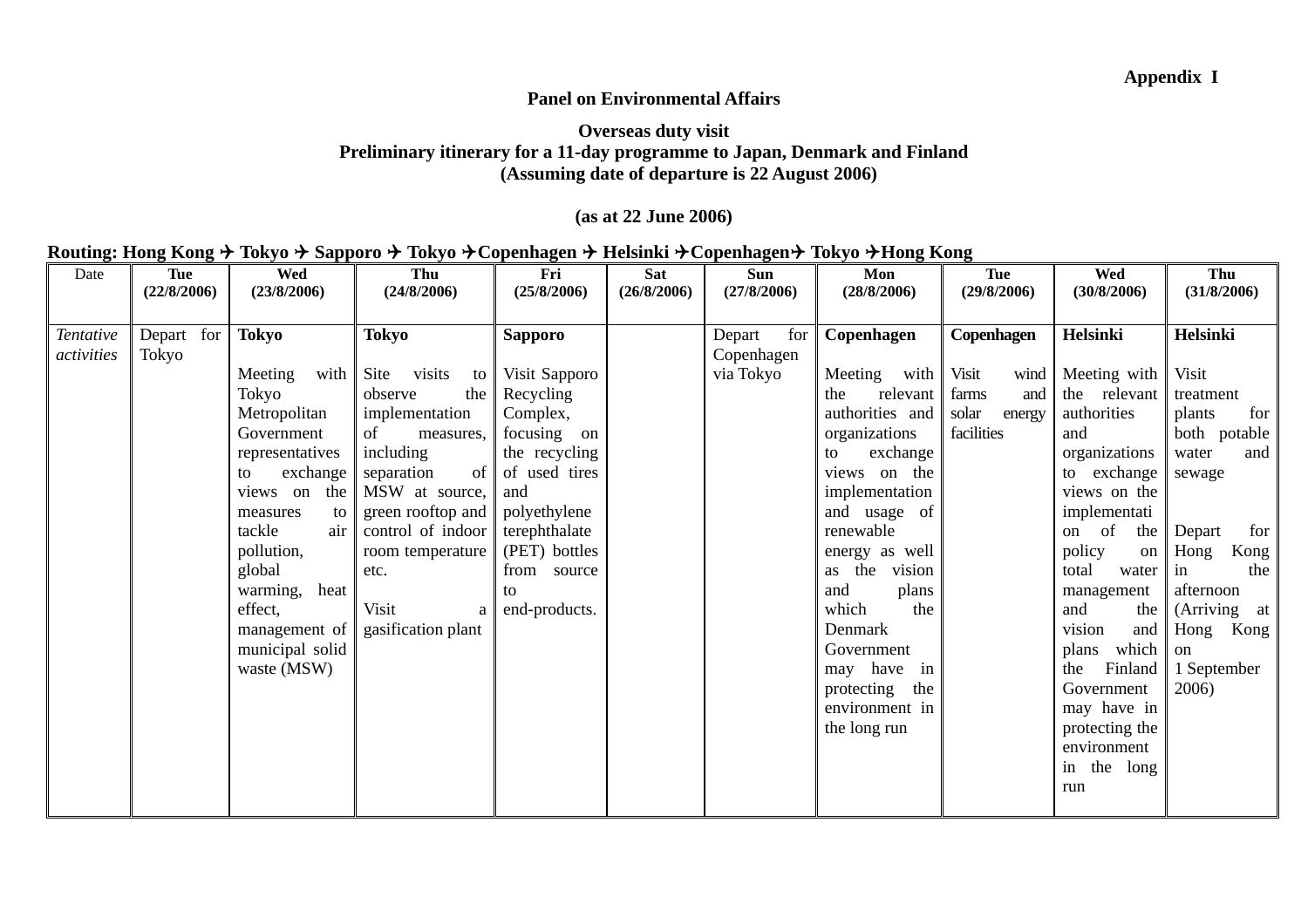# **Panel on Environmental Affairs Proposed overseas duty visit in August 2006 Tentative estimate of expenditure**

|  | Duration of visit : 22 August to 1 September 2006                                            |
|--|----------------------------------------------------------------------------------------------|
|  | Routing of visit : Hong Kong / Tokyo / Sapporo / Copenhagen / Helsinki /<br><b>Hong Kong</b> |

# **Breakdown of expenses**

| <b>Items</b>                                    | <b>Estimated expenses HK\$ (per person)</b>                    |  |  |  |
|-------------------------------------------------|----------------------------------------------------------------|--|--|--|
| 1. Return air ticket (by All Nippon<br>Airways) | <b>Business class</b><br>Economy class<br>\$19,200<br>\$34,600 |  |  |  |
| 2. Airport tax and fuel surcharge               | \$2,768                                                        |  |  |  |
| 3. Hotel accommodation allowance                |                                                                |  |  |  |
| Japan<br>(a)                                    | \$7,160                                                        |  |  |  |
| Denmark<br>(b)                                  | \$1,982                                                        |  |  |  |
| Finland<br>(c)                                  | \$1,618                                                        |  |  |  |
| 4. Duty visit expenses reimbursement            |                                                                |  |  |  |
| (a)<br>Japan                                    | \$4,775                                                        |  |  |  |
| Denmark<br>(b)                                  | \$1,320                                                        |  |  |  |
| Finland<br>(c)                                  | \$1,620                                                        |  |  |  |
| 5. Travel insurance                             | \$370                                                          |  |  |  |
| <b>TOTAL:</b>                                   | \$40,813<br>\$56,213                                           |  |  |  |

## Remarks :

- 1. Exchange rates adopted YEN100 = HK\$6.957  $DKK1 = HK$1.33$  $EURI = HK$9.85$
- 2. Other expenditure including hospitality, local group transportation, interpretation services (if required), souvenirs and incidental expenses will be charged against other votes of the Secretariat.